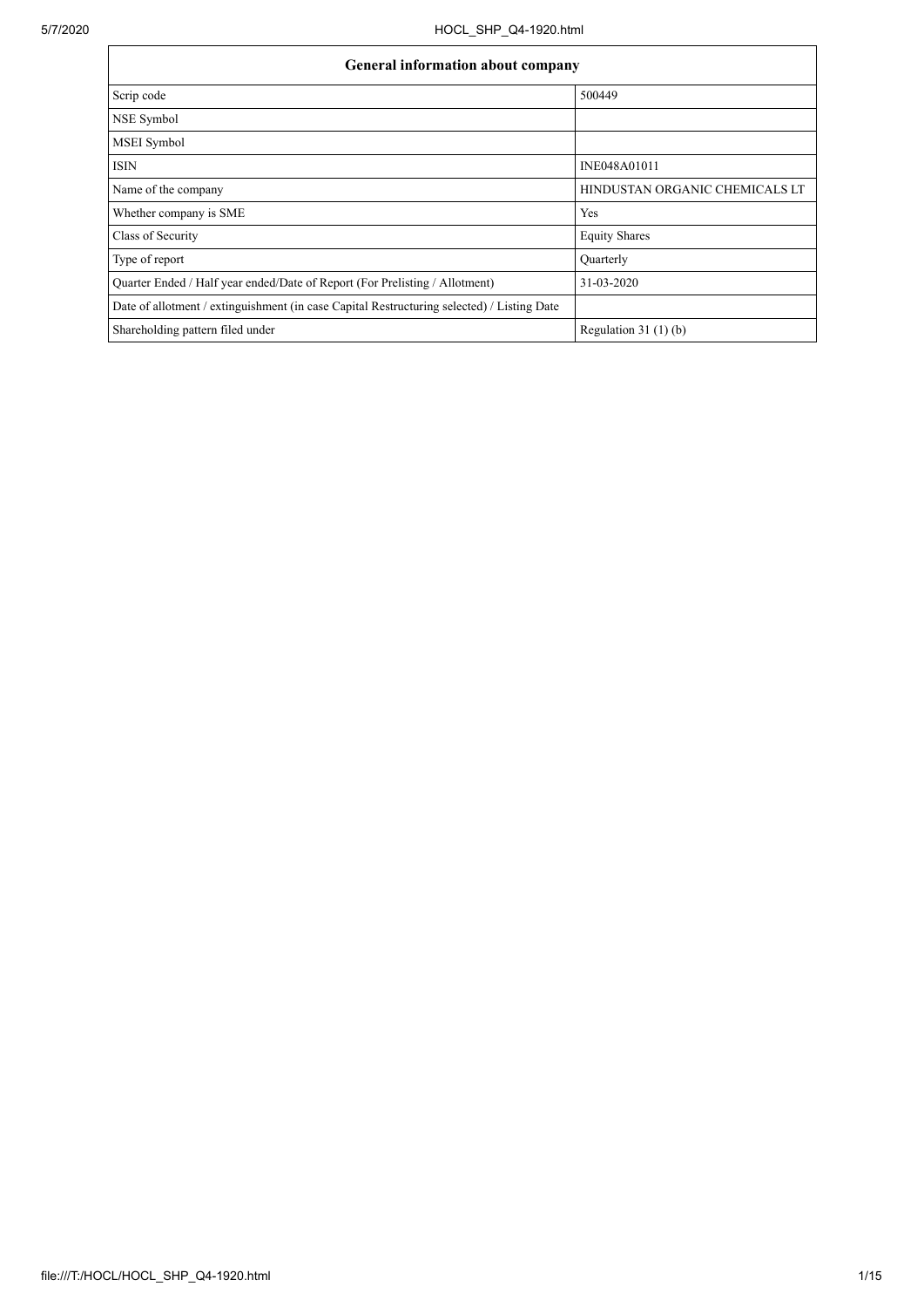.

|                 | <b>Declaration</b>                                                                        |                |                                |                       |                             |  |  |  |  |  |  |
|-----------------|-------------------------------------------------------------------------------------------|----------------|--------------------------------|-----------------------|-----------------------------|--|--|--|--|--|--|
| Sr.<br>No.      | Particular                                                                                | Yes/No         | Promoter and<br>Promoter Group | Public<br>shareholder | Non Promoter-<br>Non Public |  |  |  |  |  |  |
| $\vert$ 1       | Whether the Listed Entity has issued any partly paid up shares?                           | No             | N <sub>0</sub>                 | N <sub>0</sub>        | N <sub>0</sub>              |  |  |  |  |  |  |
| $\overline{2}$  | Whether the Listed Entity has issued any Convertible Securities<br>$\gamma$               | No             | N <sub>0</sub>                 | N <sub>0</sub>        | N <sub>0</sub>              |  |  |  |  |  |  |
| $\overline{3}$  | Whether the Listed Entity has issued any Warrants?                                        | N <sub>0</sub> | No                             | N <sub>o</sub>        | No                          |  |  |  |  |  |  |
| $\overline{4}$  | Whether the Listed Entity has any shares against which<br>depository receipts are issued? | No             | N <sub>0</sub>                 | N <sub>0</sub>        | N <sub>0</sub>              |  |  |  |  |  |  |
| $\overline{5}$  | Whether the Listed Entity has any shares in locked-in?                                    | N <sub>0</sub> | N <sub>0</sub>                 | N <sub>0</sub>        | N <sub>0</sub>              |  |  |  |  |  |  |
| 6               | Whether any shares held by promoters are pledge or otherwise<br>encumbered?               | No             | N <sub>0</sub>                 |                       |                             |  |  |  |  |  |  |
| $\overline{7}$  | Whether company has equity shares with differential voting<br>rights?                     | N <sub>0</sub> | N <sub>0</sub>                 | N <sub>0</sub>        | N <sub>0</sub>              |  |  |  |  |  |  |
| $8\phantom{.}8$ | Whether the listed entity has any significant beneficial owner?                           | N <sub>0</sub> |                                |                       |                             |  |  |  |  |  |  |

÷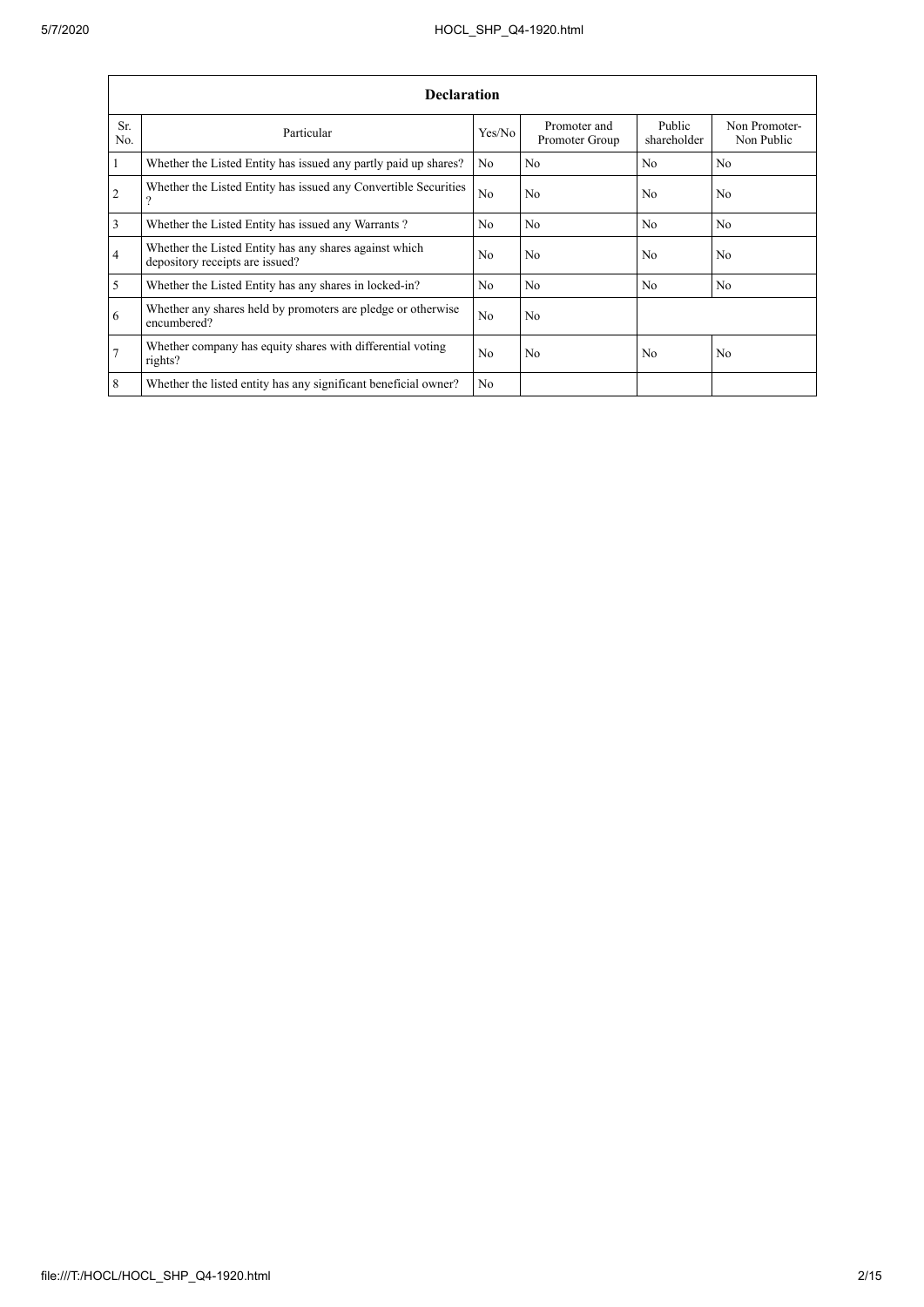| Table I - Summary Statement holding of specified securities |                                           |              |                         |                       |                          |                                                                    |                                                                                                                      |                                                                  |               |          |                                   |
|-------------------------------------------------------------|-------------------------------------------|--------------|-------------------------|-----------------------|--------------------------|--------------------------------------------------------------------|----------------------------------------------------------------------------------------------------------------------|------------------------------------------------------------------|---------------|----------|-----------------------------------|
|                                                             | Category                                  | Nos. Of      | No. of                  | No. Of<br>Partly      | No. Of<br>shares         | Total nos.<br>shares<br>held (VII)<br>$= (IV) +$<br>$(V)$ + $(VI)$ | Shareholding as a<br>% of total no. of<br>shares (calculated<br>as per SCRR,<br>1957) (VIII) As a<br>% of $(A+B+C2)$ | Number of Voting Rights held in each<br>class of securities (IX) |               |          |                                   |
| Category<br>(1)                                             | of<br>shareholder                         | shareholders | fully paid<br>up equity | paid-up<br>equity     | underlying<br>Depository |                                                                    |                                                                                                                      | No of Voting (XIV) Rights                                        |               |          | Total as a<br>$%$ of<br>$(A+B+C)$ |
|                                                             | (II)                                      | (III)        | shares<br>held (IV)     | shares<br>held<br>(V) | Receipts<br>(VI)         |                                                                    |                                                                                                                      | Class eg:<br>X                                                   | Class<br>eg:y | Total    |                                   |
| (A)                                                         | Promoter<br>$\&$<br>Promoter<br>Group     |              | 39481500                |                       |                          | 39481500                                                           | 58.78                                                                                                                | 39481500                                                         |               | 39481500 | 58.78                             |
| (B)                                                         | Public                                    | 48597        | 27691600                |                       |                          | 27691600                                                           | 41.22                                                                                                                | 27691600                                                         |               | 27691600 | 41.22                             |
| (C)                                                         | Non<br>Promoter-<br>Non Public            |              |                         |                       |                          |                                                                    |                                                                                                                      |                                                                  |               |          |                                   |
| (C1)                                                        | <b>Shares</b><br>underlying<br><b>DRs</b> |              |                         |                       |                          |                                                                    |                                                                                                                      |                                                                  |               |          |                                   |
| (C2)                                                        | Shares held<br>by<br>Employee<br>Trusts   |              |                         |                       |                          |                                                                    |                                                                                                                      |                                                                  |               |          |                                   |
|                                                             | Total                                     | 48598        | 67173100                |                       |                          | 67173100                                                           | 100                                                                                                                  | 67173100                                                         |               | 67173100 | 100                               |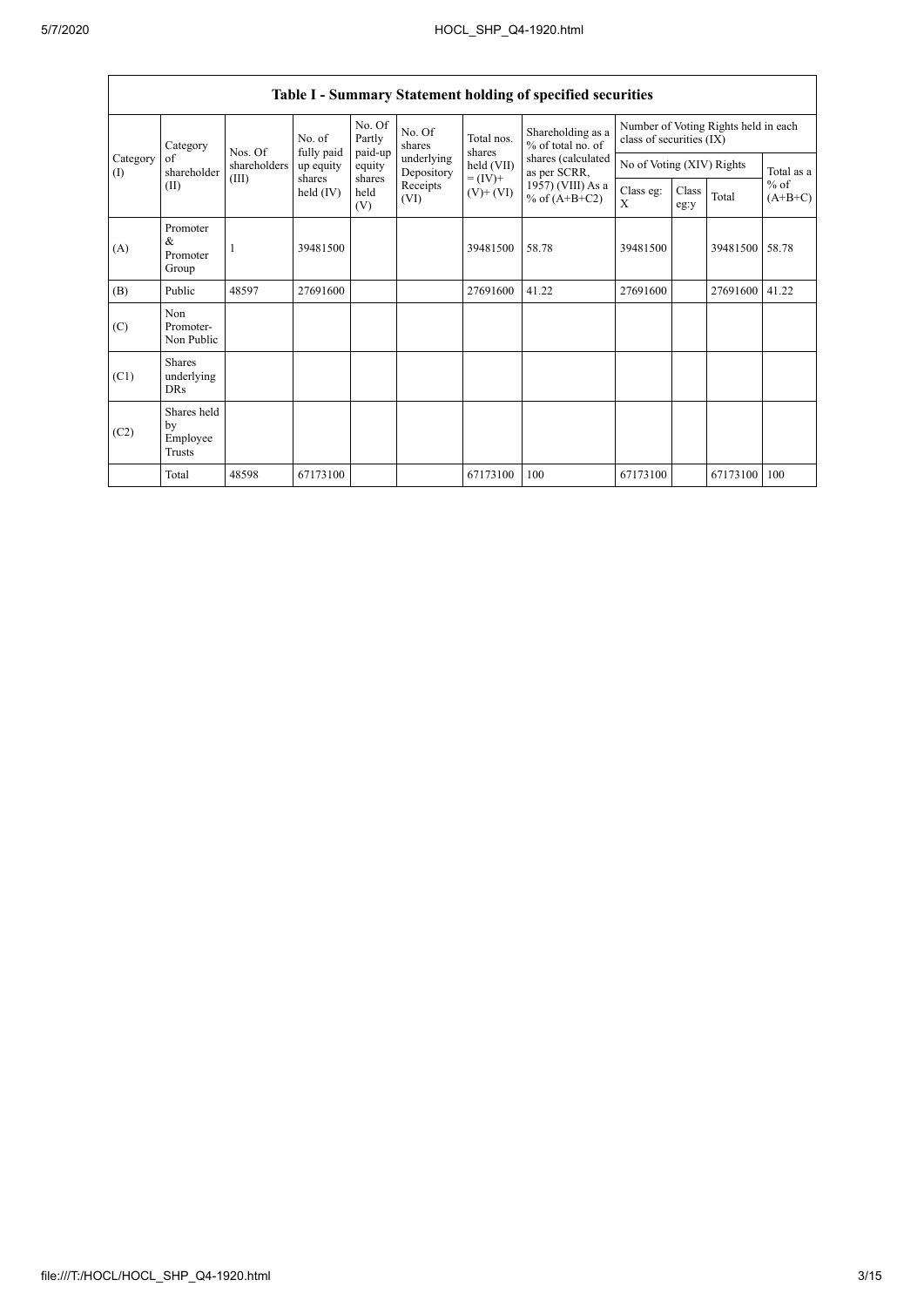$\mathbf{r}$ 

|                          |                                                |                                                                                                                                |                                |                                                           | Table I - Summary Statement holding of specified securities                                                                                                                      |                                        |                                                  |                                                                               |                                                         |                                       |
|--------------------------|------------------------------------------------|--------------------------------------------------------------------------------------------------------------------------------|--------------------------------|-----------------------------------------------------------|----------------------------------------------------------------------------------------------------------------------------------------------------------------------------------|----------------------------------------|--------------------------------------------------|-------------------------------------------------------------------------------|---------------------------------------------------------|---------------------------------------|
| Category<br>$($ $\Gamma$ | Category<br>of<br>shareholder<br>(II)          | No. Of<br>No. of<br><b>Shares</b><br><b>Shares</b><br>Underlying<br>Outstanding<br>convertible<br>securities<br>$(X_i)$<br>(X) | Underlying                     | No. Of Shares<br>Underlying<br>Outstanding<br>convertible | Shareholding, as a %<br>assuming full<br>conversion of<br>convertible securities (<br>as a percentage of<br>diluted share capital)<br>$(XI) = (VII)+(X) As a %$<br>of $(A+B+C2)$ | Number of<br>Locked in<br>shares (XII) |                                                  | Number of<br><b>Shares</b><br>pledged or<br>otherwise<br>encumbered<br>(XIII) |                                                         | Number of<br>equity shares<br>held in |
|                          |                                                |                                                                                                                                | Outstanding<br><b>Warrants</b> | securities and<br>No. Of<br>Warrants (Xi)<br>(a)          |                                                                                                                                                                                  | No.<br>(a)                             | As a<br>$%$ of<br>total<br>Shares<br>held<br>(b) | No.<br>(a)                                                                    | As a<br>$%$ of<br>total<br><b>Shares</b><br>held<br>(b) | dematerialized<br>form $(XIV)$        |
| (A)                      | Promoter<br>$\&$<br>Promoter<br>Group          |                                                                                                                                |                                |                                                           | 58.78                                                                                                                                                                            |                                        |                                                  |                                                                               |                                                         | 39481500                              |
| (B)                      | Public                                         |                                                                                                                                |                                |                                                           | 41.22                                                                                                                                                                            |                                        |                                                  |                                                                               |                                                         | 25699466                              |
| (C)                      | Non<br>Promoter-<br>Non Public                 |                                                                                                                                |                                |                                                           |                                                                                                                                                                                  |                                        |                                                  |                                                                               |                                                         |                                       |
| (C1)                     | <b>Shares</b><br>underlying<br><b>DRs</b>      |                                                                                                                                |                                |                                                           |                                                                                                                                                                                  |                                        |                                                  |                                                                               |                                                         |                                       |
| (C2)                     | Shares held<br>by<br>Employee<br><b>Trusts</b> |                                                                                                                                |                                |                                                           |                                                                                                                                                                                  |                                        |                                                  |                                                                               |                                                         |                                       |
|                          | Total                                          |                                                                                                                                |                                |                                                           | 100                                                                                                                                                                              |                                        |                                                  |                                                                               |                                                         | 65180966                              |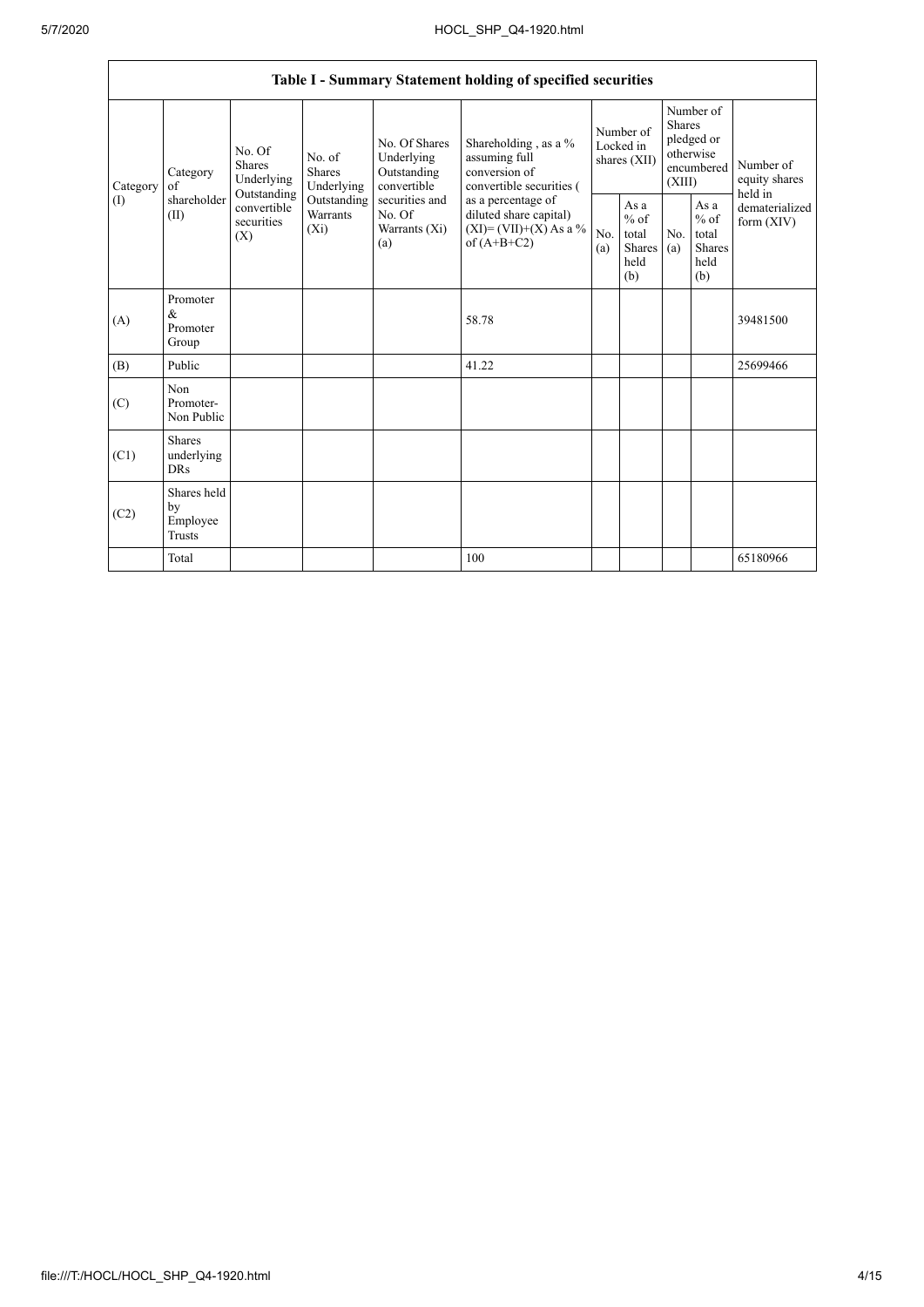$\mathsf{r}$ 

| Table II - Statement showing shareholding pattern of the Promoter and Promoter Group        |                                                                                                                        |                         |                                   |                                 |                                    |                             |                                                       |                                                                  |               |                |                           |
|---------------------------------------------------------------------------------------------|------------------------------------------------------------------------------------------------------------------------|-------------------------|-----------------------------------|---------------------------------|------------------------------------|-----------------------------|-------------------------------------------------------|------------------------------------------------------------------|---------------|----------------|---------------------------|
|                                                                                             |                                                                                                                        |                         |                                   | No.<br>Of                       | No. Of                             | Total nos.                  | Shareholding<br>as a % of                             | Number of Voting Rights held in each<br>class of securities (IX) |               |                |                           |
| Sr.                                                                                         | Category $\&$<br>Name of the<br>Shareholders                                                                           | Nos. Of<br>shareholders | No. of<br>fully paid<br>up equity | Partly<br>paid-<br>up           | shares<br>underlying<br>Depository | shares<br>held<br>$(VII) =$ | total no. of<br>shares<br>(calculated as<br>per SCRR, | No of Voting (XIV) Rights                                        |               |                | Total<br>as a %<br>of     |
|                                                                                             | $\rm(D)$                                                                                                               | (III)                   | shares<br>held (IV)               | equity<br>shares<br>held<br>(V) | Receipts<br>(VI)                   | $(IV)$ +<br>$(V)+(VI)$      | 1957) (VIII)<br>As a % of<br>$(A+B+C2)$               | Class eg:<br>X                                                   | Class<br>eg:y | Total          | Total<br>Voting<br>rights |
| $\boldsymbol{\rm{A}}$                                                                       | Table II - Statement showing shareholding pattern of the Promoter and Promoter Group                                   |                         |                                   |                                 |                                    |                             |                                                       |                                                                  |               |                |                           |
| (1)                                                                                         | Indian                                                                                                                 |                         |                                   |                                 |                                    |                             |                                                       |                                                                  |               |                |                           |
| (b)                                                                                         | Central<br>Government/<br><b>State</b><br>Government(s)                                                                | $\mathbf{1}$            | 39481500                          |                                 |                                    | 39481500 58.78              |                                                       | 39481500                                                         |               | 39481500 58.78 |                           |
| Sub-Total<br>(A)(1)                                                                         |                                                                                                                        | 1                       | 39481500                          |                                 |                                    | 39481500 58.78              |                                                       | 39481500                                                         |               | 39481500 58.78 |                           |
| (2)                                                                                         | Foreign                                                                                                                |                         |                                   |                                 |                                    |                             |                                                       |                                                                  |               |                |                           |
| Total<br>Shareholding<br>of Promoter<br>and Promoter<br>Group $(A)=$<br>$(A)(1)+(A)$<br>(2) |                                                                                                                        | 1                       | 39481500                          |                                 |                                    | 39481500 58.78              |                                                       | 39481500                                                         |               | 39481500       | 58.78                     |
| $\, {\bf B}$                                                                                | Table III - Statement showing shareholding pattern of the Public shareholder                                           |                         |                                   |                                 |                                    |                             |                                                       |                                                                  |               |                |                           |
| (1)                                                                                         | Institutions                                                                                                           |                         |                                   |                                 |                                    |                             |                                                       |                                                                  |               |                |                           |
| (f)                                                                                         | Financial<br>Institutions/<br><b>Banks</b>                                                                             | 19                      | 12750                             |                                 |                                    | 12750                       | 0.02                                                  | 12750                                                            |               | 12750          | 0.02                      |
| Sub-Total<br>(B)(1)                                                                         |                                                                                                                        | 19                      | 12750                             |                                 |                                    | 12750                       | 0.02                                                  | 12750                                                            |               | 12750          | 0.02                      |
| (3)                                                                                         | Non-institutions                                                                                                       |                         |                                   |                                 |                                    |                             |                                                       |                                                                  |               |                |                           |
| (a(i))                                                                                      | Individuals -<br>i.Individual<br>shareholders<br>holding<br>nominal share<br>capital up to<br>Rs. 2 lakhs.             | 44377                   | 17592838                          |                                 |                                    | 17592838 26.19              |                                                       | 17592838                                                         |               | 17592838 26.19 |                           |
| (a(ii))                                                                                     | Individuals - ii.<br>Individual<br>shareholders<br>holding<br>nominal share<br>capital in<br>excess of Rs. 2<br>lakhs. | 84                      | 4832039                           |                                 |                                    | 4832039                     | 7.19                                                  | 4832039                                                          |               | 4832039        | 7.19                      |
| (e)                                                                                         | Any Other<br>(specify)                                                                                                 | 4117                    | 5253973                           |                                 |                                    | 5253973                     | 7.82                                                  | 5253973                                                          |               | 5253973        | 7.82                      |
| Sub-Total<br>(B)(3)                                                                         |                                                                                                                        | 48578                   | 27678850                          |                                 |                                    | 27678850                    | 41.21                                                 | 27678850                                                         |               | 27678850       | 41.21                     |
| <b>Total Public</b><br>Shareholding<br>$(B)=(B)(1)+$<br>$(B)(2)+(B)$<br>(3)                 |                                                                                                                        | 48597                   | 27691600                          |                                 |                                    | 27691600                    | 41.22                                                 | 27691600                                                         |               | 27691600 41.22 |                           |
| $\mathbf C$                                                                                 | Table IV - Statement showing shareholding pattern of the Non Promoter- Non Public shareholder                          |                         |                                   |                                 |                                    |                             |                                                       |                                                                  |               |                |                           |
| Total (<br>$A+B+C2$ )                                                                       |                                                                                                                        | 48598                   | 67173100                          |                                 |                                    | 67173100                    | 100                                                   | 67173100                                                         |               | 67173100       | 100                       |
| Total<br>$(A+B+C)$                                                                          |                                                                                                                        | 48598                   | 67173100                          |                                 |                                    | 67173100                    | 100                                                   | 67173100                                                         |               | 67173100       | 100                       |

 $\overline{\phantom{a}}$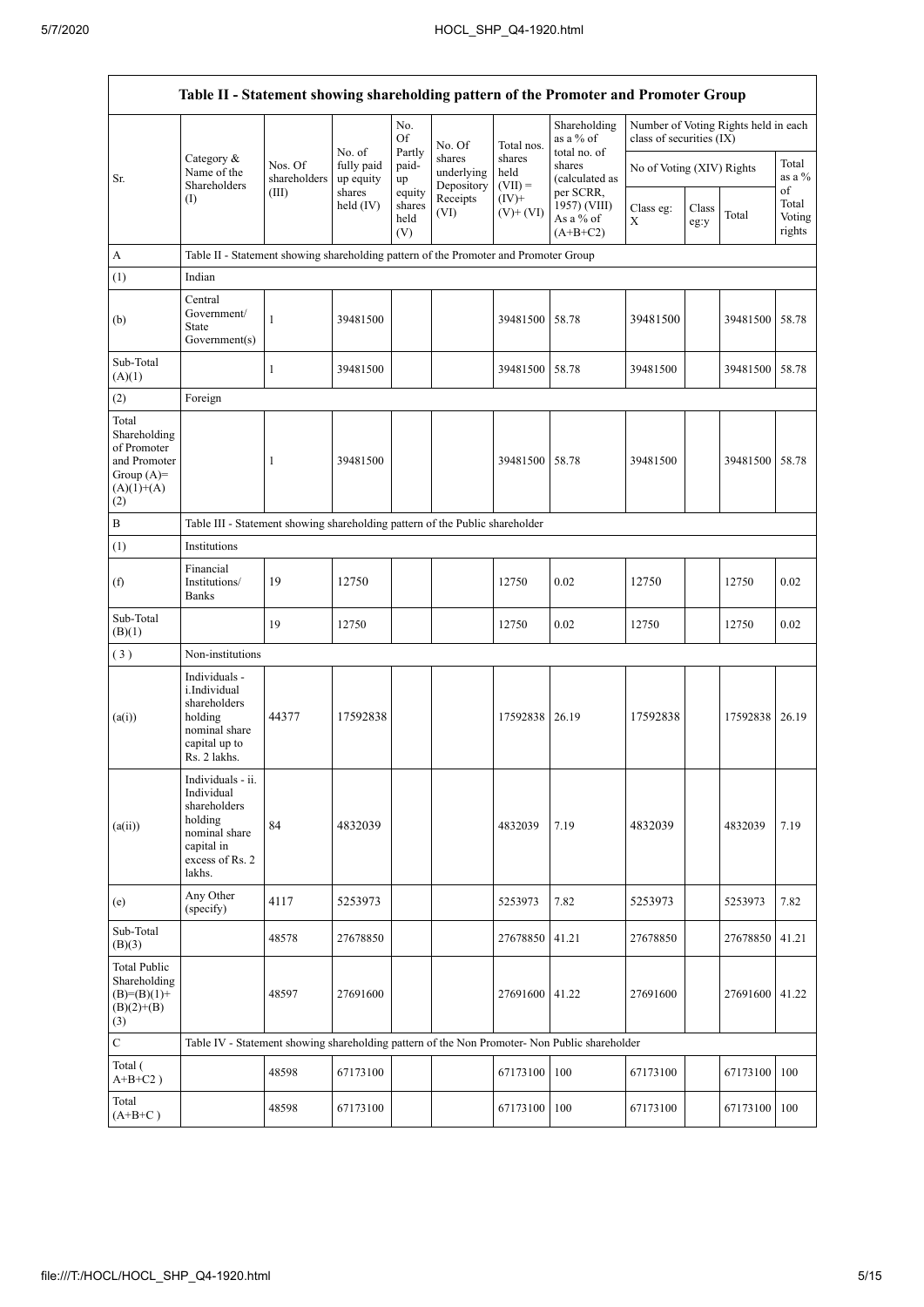|                                                                                         |                                                                                                                                            |             |                                                             | Table II - Statement showing shareholding pattern of the Promoter and Promoter Group                                                                                      |  |                                                  |            |                                                                        |                                       |
|-----------------------------------------------------------------------------------------|--------------------------------------------------------------------------------------------------------------------------------------------|-------------|-------------------------------------------------------------|---------------------------------------------------------------------------------------------------------------------------------------------------------------------------|--|--------------------------------------------------|------------|------------------------------------------------------------------------|---------------------------------------|
| Sr.                                                                                     | No. Of<br>No. of<br><b>Shares</b><br><b>Shares</b><br>Underlying<br>Outstanding<br>convertible<br>Warrants<br>securities<br>$(X_i)$<br>(X) | Underlying  | No. Of Shares<br>Underlying<br>Outstanding                  | Shareholding, as a %<br>assuming full conversion of<br>convertible securities (as a<br>percentage of diluted share<br>capital) $(XI) = (VII)+(X) As$<br>a % of $(A+B+C2)$ |  | Number of<br>Locked in<br>shares (XII)           |            | Number of<br>Shares<br>pledged or<br>otherwise<br>encumbered<br>(XIII) | Number of<br>equity shares<br>held in |
|                                                                                         |                                                                                                                                            | Outstanding | convertible<br>securities and<br>No. Of Warrants<br>(Xi)(a) |                                                                                                                                                                           |  | As a<br>$%$ of<br>total<br>Shares<br>held<br>(b) | No.<br>(a) | As a<br>$%$ of<br>total<br><b>Shares</b><br>held<br>(b)                | dematerialized<br>form (XIV)          |
| A                                                                                       |                                                                                                                                            |             |                                                             | Table II - Statement showing shareholding pattern of the Promoter and Promoter Group                                                                                      |  |                                                  |            |                                                                        |                                       |
| (1)                                                                                     | Indian                                                                                                                                     |             |                                                             |                                                                                                                                                                           |  |                                                  |            |                                                                        |                                       |
| (b)                                                                                     |                                                                                                                                            |             |                                                             | 58.78                                                                                                                                                                     |  |                                                  |            |                                                                        | 39481500                              |
| Sub-Total (A)<br>(1)                                                                    |                                                                                                                                            |             |                                                             | 58.78                                                                                                                                                                     |  |                                                  |            |                                                                        | 39481500                              |
| (2)                                                                                     | Foreign                                                                                                                                    |             |                                                             |                                                                                                                                                                           |  |                                                  |            |                                                                        |                                       |
| Total<br>Shareholding<br>of Promoter<br>and Promoter<br>Group $(A)=$<br>$(A)(1)+(A)(2)$ |                                                                                                                                            |             |                                                             | 58.78                                                                                                                                                                     |  |                                                  |            |                                                                        | 39481500                              |
| $\, {\bf B}$                                                                            |                                                                                                                                            |             |                                                             | Table III - Statement showing shareholding pattern of the Public shareholder                                                                                              |  |                                                  |            |                                                                        |                                       |
| (1)                                                                                     | Institutions                                                                                                                               |             |                                                             |                                                                                                                                                                           |  |                                                  |            |                                                                        |                                       |
| (f)                                                                                     |                                                                                                                                            |             |                                                             | 0.02                                                                                                                                                                      |  |                                                  |            |                                                                        | 1350                                  |
| Sub-Total (B)<br>(1)                                                                    |                                                                                                                                            |             |                                                             | 0.02                                                                                                                                                                      |  |                                                  |            |                                                                        | 1350                                  |
| (3)                                                                                     | Non-institutions                                                                                                                           |             |                                                             |                                                                                                                                                                           |  |                                                  |            |                                                                        |                                       |
| (a(i))                                                                                  |                                                                                                                                            |             |                                                             | 26.19                                                                                                                                                                     |  |                                                  |            |                                                                        | 15980905                              |
| (a(ii))                                                                                 |                                                                                                                                            |             |                                                             | 7.19                                                                                                                                                                      |  |                                                  |            |                                                                        | 4832039                               |
| (e)                                                                                     |                                                                                                                                            |             |                                                             | 7.82                                                                                                                                                                      |  |                                                  |            |                                                                        | 4885172                               |
| Sub-Total (B)<br>(3)                                                                    |                                                                                                                                            |             |                                                             | 41.21                                                                                                                                                                     |  |                                                  |            |                                                                        | 25698116                              |
| <b>Total Public</b><br>Shareholding<br>$(B)= (B)(1) +$<br>$(B)(2)+(B)(3)$               |                                                                                                                                            |             |                                                             | 41.22                                                                                                                                                                     |  |                                                  |            |                                                                        | 25699466                              |
| $\mathbf C$                                                                             |                                                                                                                                            |             |                                                             | Table IV - Statement showing shareholding pattern of the Non Promoter- Non Public shareholder                                                                             |  |                                                  |            |                                                                        |                                       |
| Total (<br>$A+B+C2$ )                                                                   |                                                                                                                                            |             |                                                             | 100                                                                                                                                                                       |  |                                                  |            |                                                                        | 65180966                              |
| Total (A+B+C                                                                            |                                                                                                                                            |             |                                                             | 100                                                                                                                                                                       |  |                                                  |            |                                                                        | 65180966                              |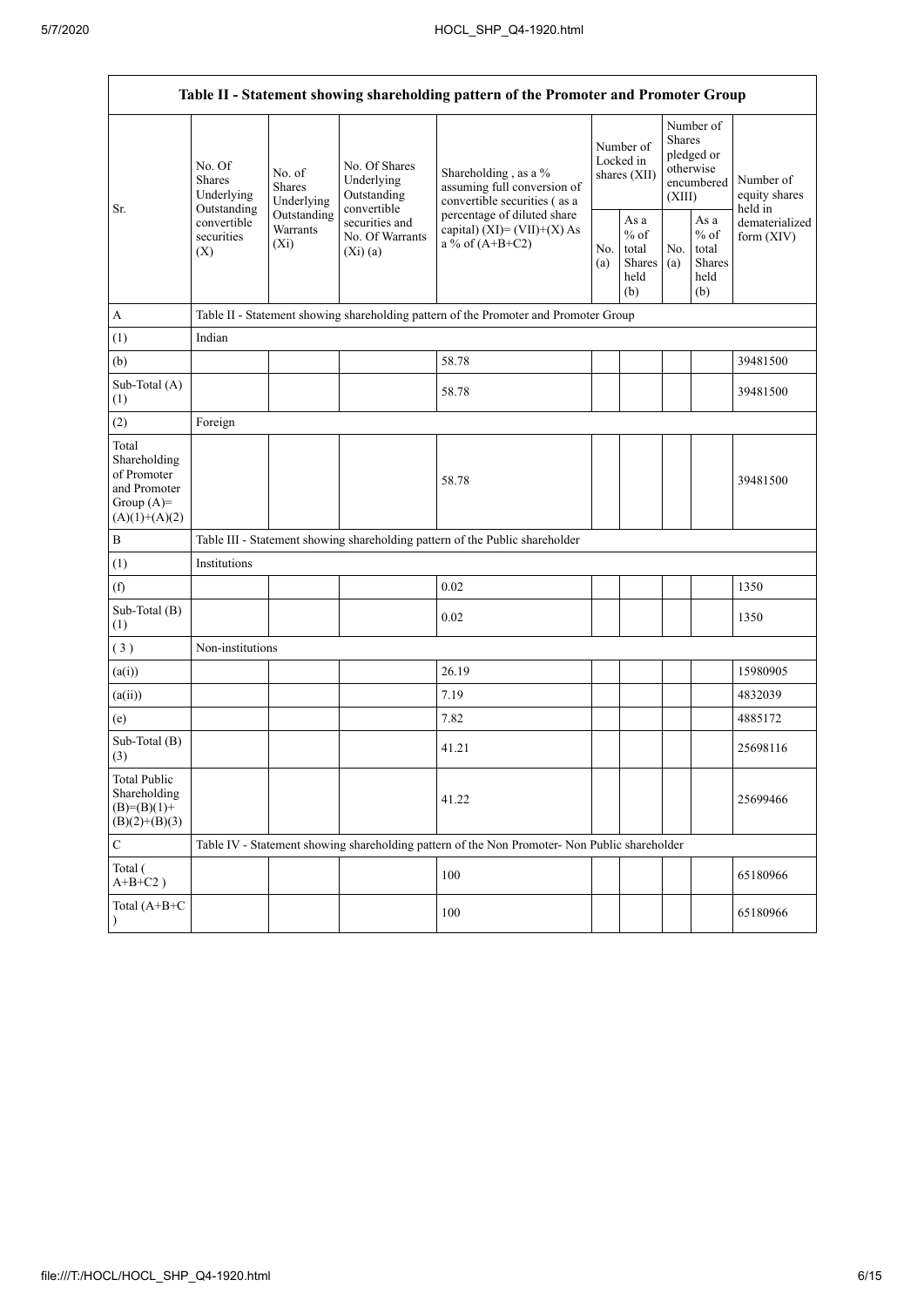|                                                                                                                                                                                      | <b>Central Government/ State Government(s)</b>                |                       |  |  |  |  |  |  |  |
|--------------------------------------------------------------------------------------------------------------------------------------------------------------------------------------|---------------------------------------------------------------|-----------------------|--|--|--|--|--|--|--|
| Searial No.                                                                                                                                                                          | $\mathbf{1}$                                                  |                       |  |  |  |  |  |  |  |
| Name of the<br>Shareholders (I)                                                                                                                                                      | PRESIDENT OF INDIA                                            | Click here to go back |  |  |  |  |  |  |  |
| PAN(II)                                                                                                                                                                              | ZZZZZ9999Z                                                    | Total                 |  |  |  |  |  |  |  |
| No. of fully paid<br>up equity shares<br>held (IV)                                                                                                                                   | 39481500                                                      | 39481500              |  |  |  |  |  |  |  |
| No. Of Partly paid-<br>up equity shares<br>held(V)                                                                                                                                   |                                                               |                       |  |  |  |  |  |  |  |
| No. Of shares<br>underlying<br>Depository<br>Receipts (VI)                                                                                                                           |                                                               |                       |  |  |  |  |  |  |  |
| Total nos. shares<br>held $(VII) = (IV) +$<br>$(V)$ + $(VI)$                                                                                                                         | 39481500                                                      | 39481500              |  |  |  |  |  |  |  |
| Shareholding as a<br>% of total no. of<br>shares (calculated<br>as per SCRR,<br>1957) (VIII) As a<br>% of $(A+B+C2)$                                                                 | 58.78                                                         | 58.78                 |  |  |  |  |  |  |  |
|                                                                                                                                                                                      | Number of Voting Rights held in each class of securities (IX) |                       |  |  |  |  |  |  |  |
| Class eg: X                                                                                                                                                                          | 39481500                                                      | 39481500              |  |  |  |  |  |  |  |
| Class eg:y                                                                                                                                                                           |                                                               |                       |  |  |  |  |  |  |  |
| Total                                                                                                                                                                                | 39481500                                                      | 39481500              |  |  |  |  |  |  |  |
| Total as a % of<br><b>Total Voting rights</b>                                                                                                                                        | 58.78                                                         | 58.78                 |  |  |  |  |  |  |  |
| No. Of Shares<br>Underlying<br>Outstanding<br>convertible<br>securities $(X)$                                                                                                        |                                                               |                       |  |  |  |  |  |  |  |
| No. of Shares<br>Underlying<br>Outstanding<br>Warrants (Xi)                                                                                                                          |                                                               |                       |  |  |  |  |  |  |  |
| No. Of Shares<br>Underlying<br>Outstanding<br>convertible<br>securities and<br>warrants $(X)$                                                                                        |                                                               |                       |  |  |  |  |  |  |  |
| Shareholding, as a<br>% assuming full<br>conversion of<br>convertible<br>securities (as a<br>percentage of<br>diluted share<br>capital) (XI)=<br>$(VII)+(X)$ As a %<br>of $(A+B+C2)$ | 58.78                                                         | 58.78                 |  |  |  |  |  |  |  |
| Number of Locked in shares (XII)                                                                                                                                                     |                                                               |                       |  |  |  |  |  |  |  |
| No. (a)                                                                                                                                                                              |                                                               |                       |  |  |  |  |  |  |  |
| As a % of total<br>Shares held (b)                                                                                                                                                   |                                                               |                       |  |  |  |  |  |  |  |
|                                                                                                                                                                                      | Number of Shares pledged or otherwise encumbered (XIII)       |                       |  |  |  |  |  |  |  |
| No. (a)                                                                                                                                                                              |                                                               |                       |  |  |  |  |  |  |  |
| As a % of total<br>Shares held (b)                                                                                                                                                   |                                                               |                       |  |  |  |  |  |  |  |
| Number of equity<br>shares held in<br>dematerialized<br>form $(XIV)$                                                                                                                 | 39481500                                                      | 39481500              |  |  |  |  |  |  |  |
|                                                                                                                                                                                      | Reason for not providing PAN                                  |                       |  |  |  |  |  |  |  |

 $\mathbf{I}$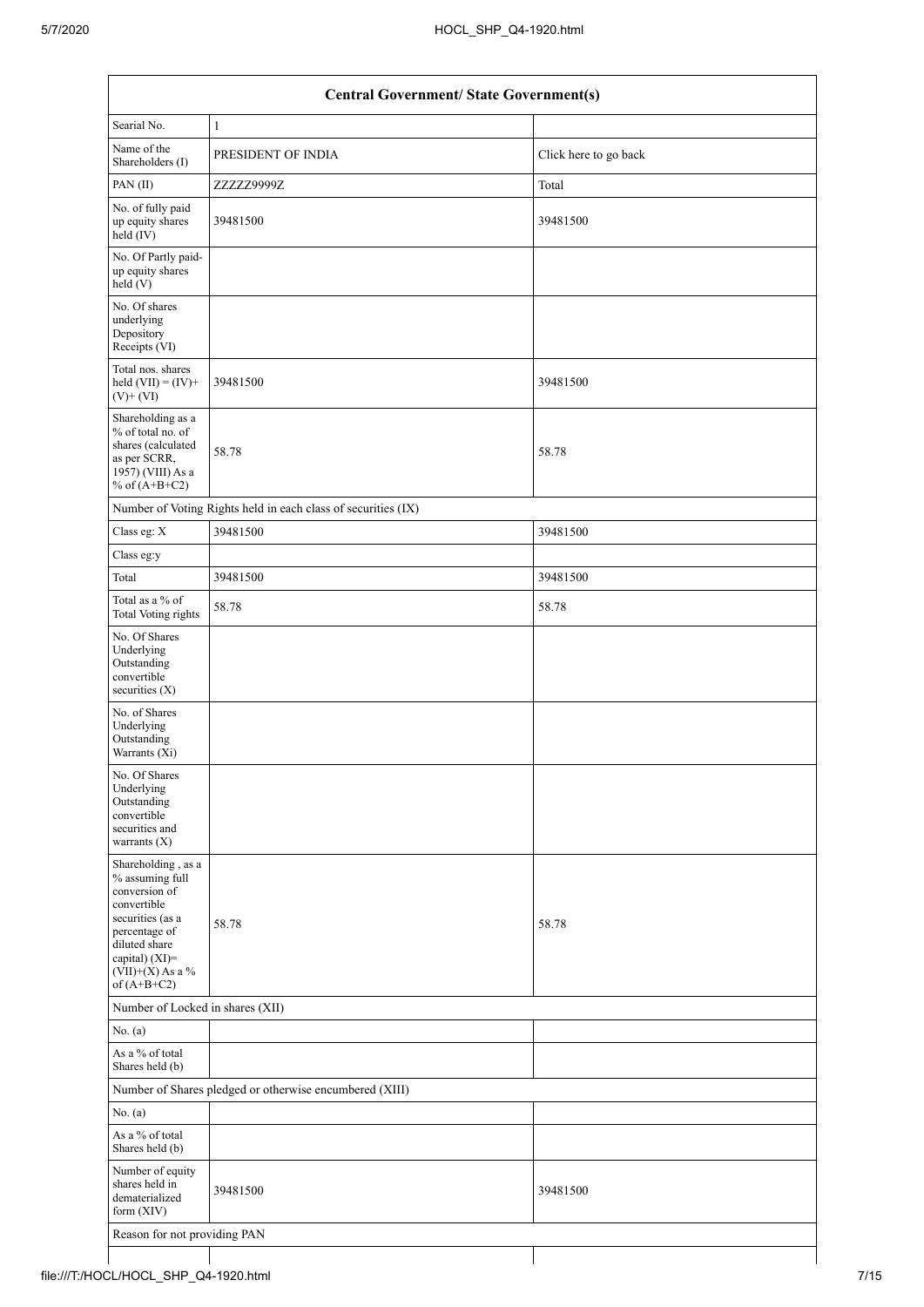| Reason for not<br>providing PAN | Textual Information(1) |  |
|---------------------------------|------------------------|--|
| Shareholder type                | Promoter               |  |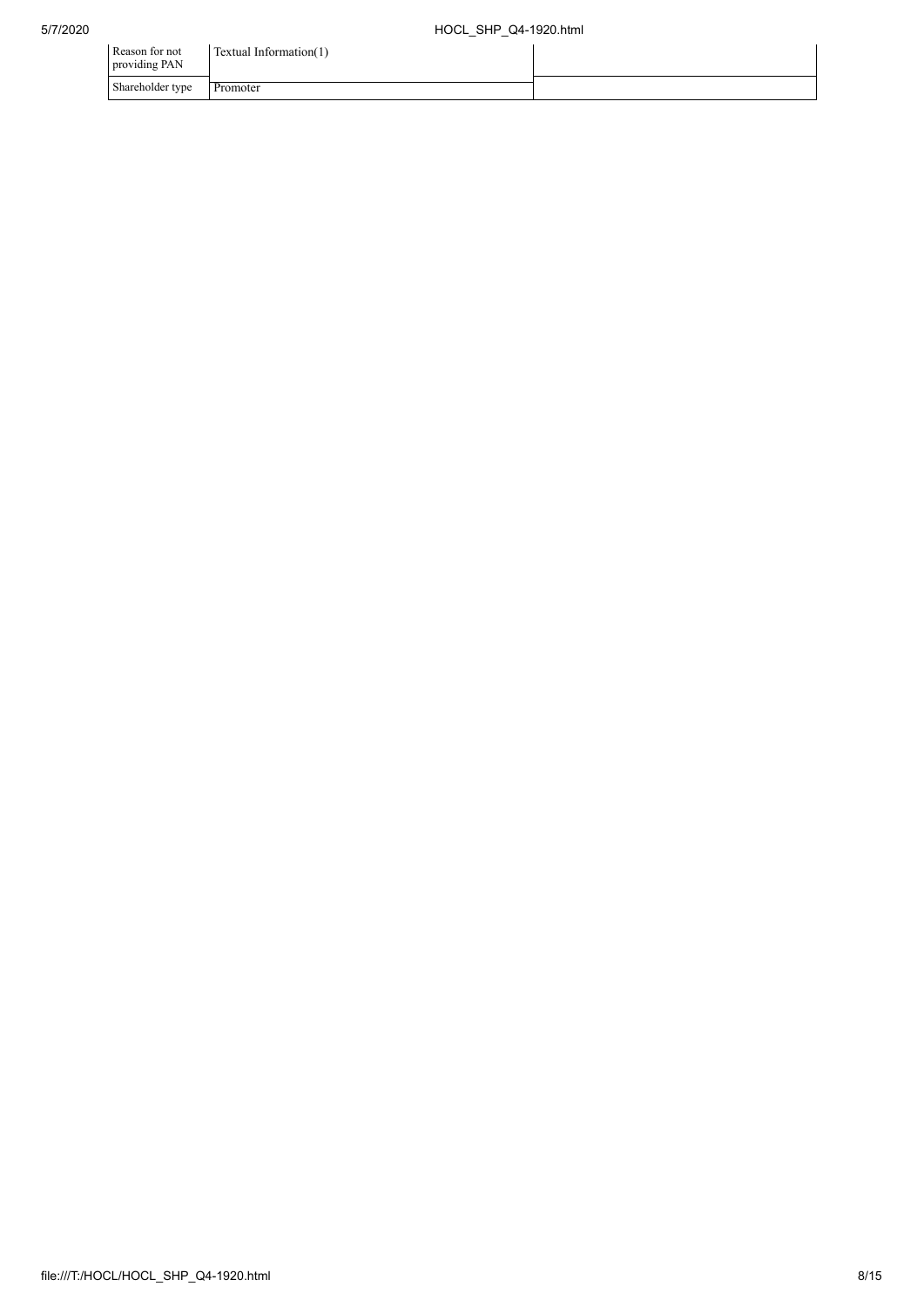|                        | <b>Text Block</b>                                                     |
|------------------------|-----------------------------------------------------------------------|
| Textual Information(1) | PAN is not available as shares are in the name of President of India. |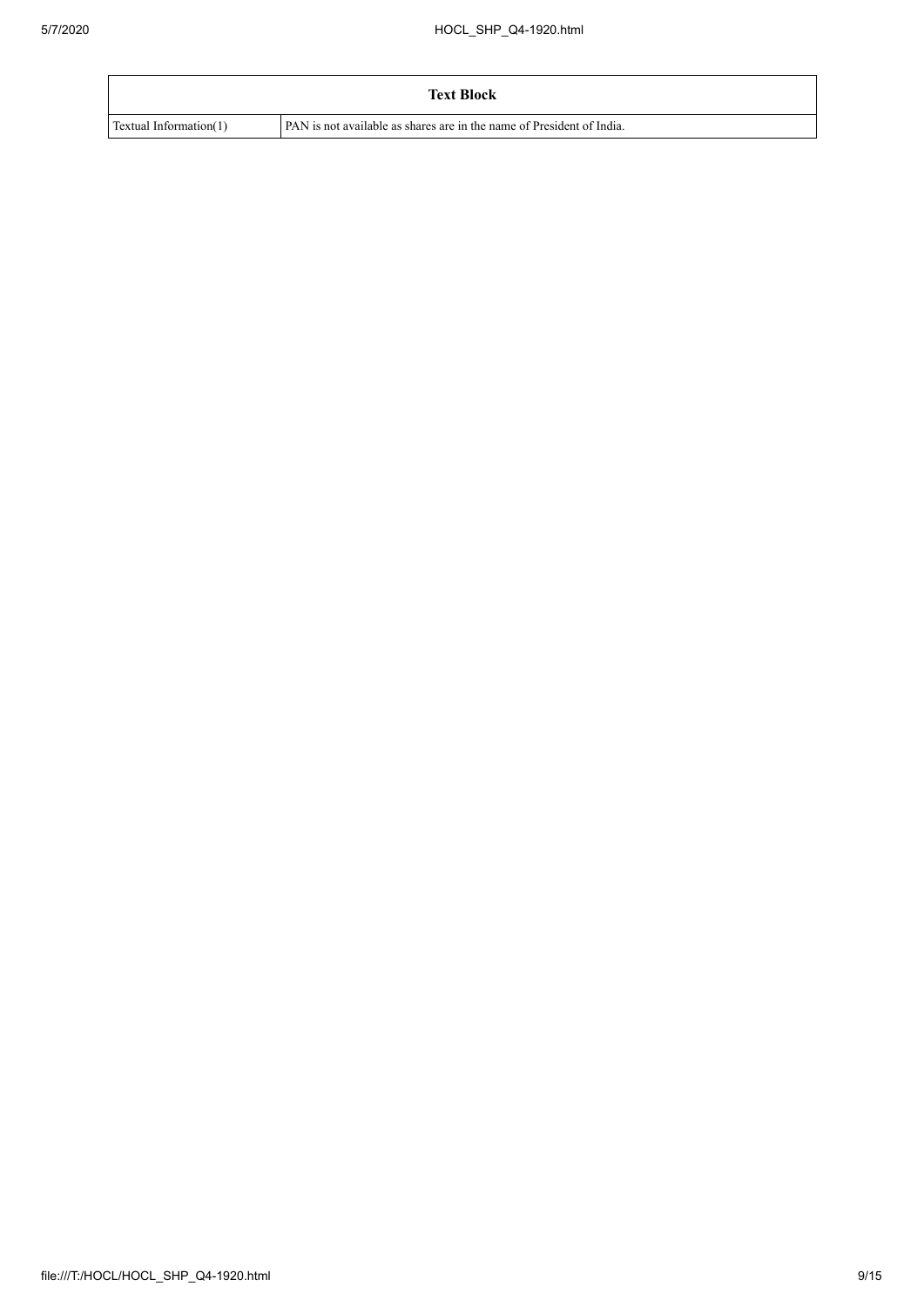|                                                                                                                                                                                      | Individuals - ii. Individual shareholders holding nominal share capital in excess of Rs. 2 lakhs. |                       |
|--------------------------------------------------------------------------------------------------------------------------------------------------------------------------------------|---------------------------------------------------------------------------------------------------|-----------------------|
| Searial No.                                                                                                                                                                          | $\mathbf{1}$                                                                                      |                       |
| Name of the<br>Shareholders (I)                                                                                                                                                      | SUDHABEN PRAFULCHANDRA VAIDYA                                                                     | Click here to go back |
| PAN(II)                                                                                                                                                                              | AASPV3744J                                                                                        | Total                 |
| No. of fully paid<br>up equity shares<br>held (IV)                                                                                                                                   | 678748                                                                                            | 678748                |
| No. Of Partly paid-<br>up equity shares<br>held (V)                                                                                                                                  |                                                                                                   |                       |
| No. Of shares<br>underlying<br>Depository<br>Receipts (VI)                                                                                                                           |                                                                                                   |                       |
| Total nos. shares<br>held $(VII) = (IV) +$<br>$(V)$ + $(VI)$                                                                                                                         | 678748                                                                                            | 678748                |
| Shareholding as a<br>% of total no. of<br>shares (calculated<br>as per SCRR,<br>1957) (VIII) As a<br>% of $(A+B+C2)$                                                                 | 1.01                                                                                              | 1.01                  |
|                                                                                                                                                                                      | Number of Voting Rights held in each class of securities (IX)                                     |                       |
| Class eg: X                                                                                                                                                                          | 678748                                                                                            | 678748                |
| Class eg:y                                                                                                                                                                           |                                                                                                   |                       |
| Total                                                                                                                                                                                | 678748                                                                                            | 678748                |
| Total as a % of<br><b>Total Voting rights</b>                                                                                                                                        | 1.01                                                                                              | $1.01\,$              |
| No. Of Shares<br>Underlying<br>Outstanding<br>convertible<br>securities (X)                                                                                                          |                                                                                                   |                       |
| No. of Shares<br>Underlying<br>Outstanding<br>Warrants (Xi)                                                                                                                          |                                                                                                   |                       |
| No. Of Shares<br>Underlying<br>Outstanding<br>convertible<br>securities and No.<br>Of Warrants (Xi)<br>(a)                                                                           |                                                                                                   |                       |
| Shareholding, as a<br>% assuming full<br>conversion of<br>convertible<br>securities (as a<br>percentage of<br>diluted share<br>capital) (XI)=<br>$(VII)+(X)$ As a %<br>of $(A+B+C2)$ | 1.01                                                                                              | 1.01                  |
| Number of Locked in shares (XII)                                                                                                                                                     |                                                                                                   |                       |
| No. (a)                                                                                                                                                                              |                                                                                                   |                       |
| As a % of total<br>Shares held (b)                                                                                                                                                   |                                                                                                   |                       |
| Number of equity<br>shares held in<br>dematerialized<br>form (XIV)                                                                                                                   | 678748                                                                                            | 678748                |
| Reason for not providing PAN                                                                                                                                                         |                                                                                                   |                       |
| Reason for not<br>providing PAN                                                                                                                                                      |                                                                                                   |                       |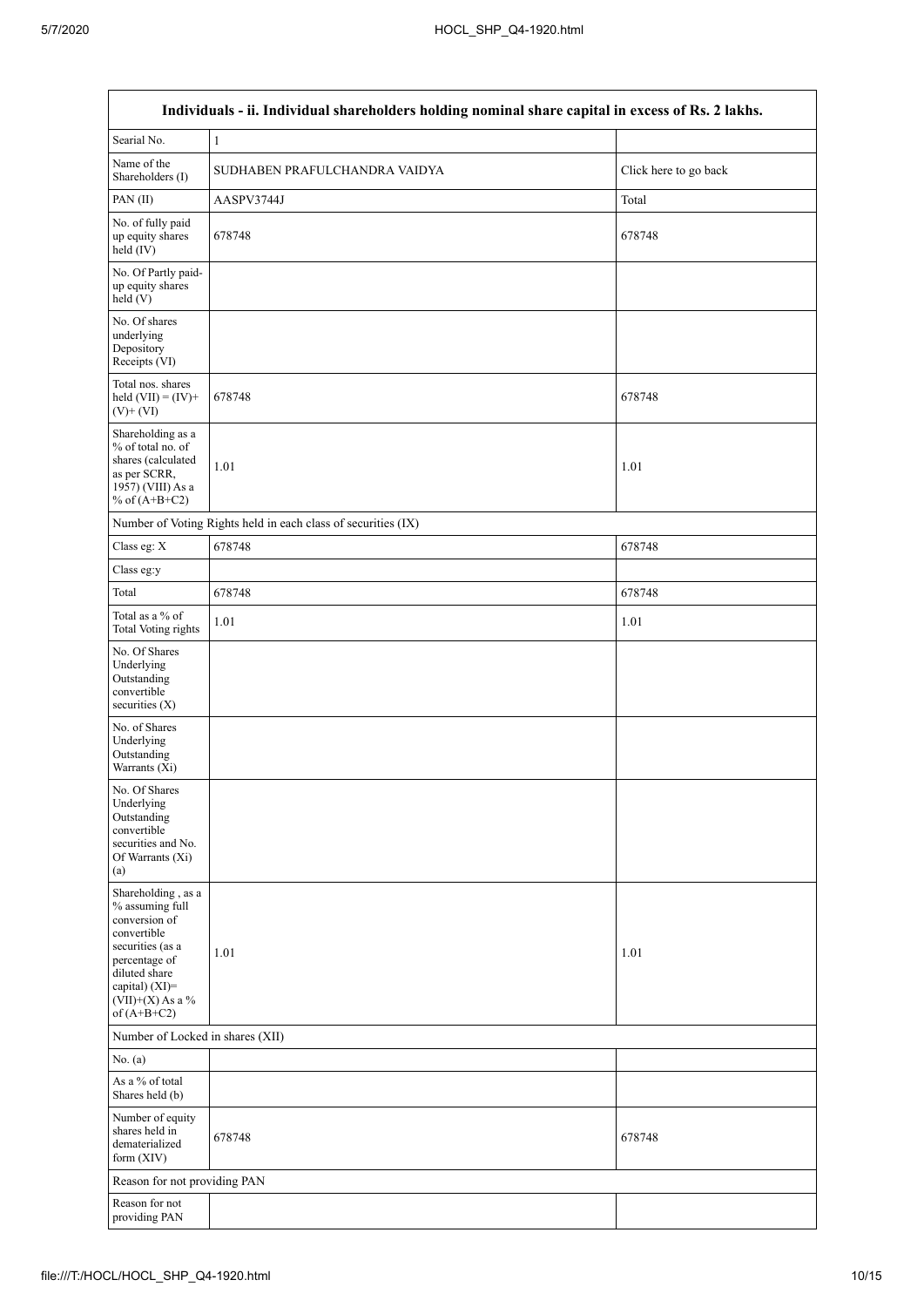|                                                                                                                                                                                         | Any Other (specify)     |                                                               |            |                           |                           |          |  |  |  |  |  |  |
|-----------------------------------------------------------------------------------------------------------------------------------------------------------------------------------------|-------------------------|---------------------------------------------------------------|------------|---------------------------|---------------------------|----------|--|--|--|--|--|--|
| Searial No.                                                                                                                                                                             | $\mathbf{1}$            | $\overline{2}$                                                | 3          | $\overline{4}$            | 5                         | 6        |  |  |  |  |  |  |
| Category                                                                                                                                                                                | <b>Bodies Corporate</b> | <b>Clearing Members</b>                                       | <b>HUF</b> | Non-Resident Indian (NRI) | Overseas Corporate Bodies | Trusts   |  |  |  |  |  |  |
| Category / More<br>than 1 percentage                                                                                                                                                    | Category                | Category                                                      | Category   | Category                  | Category                  | Category |  |  |  |  |  |  |
| Name of the<br>Shareholders (I)                                                                                                                                                         |                         |                                                               |            |                           |                           |          |  |  |  |  |  |  |
| PAN(II)                                                                                                                                                                                 |                         |                                                               |            |                           |                           |          |  |  |  |  |  |  |
| No. of the<br>Shareholders (I)                                                                                                                                                          | 349                     | 77                                                            | 1127       | 2557                      | 1                         | 6        |  |  |  |  |  |  |
| No. of fully paid<br>up equity shares<br>held (IV)                                                                                                                                      | 1948088                 | 377703                                                        | 2060355    | 813392                    | 1100                      | 53335    |  |  |  |  |  |  |
| No. Of Partly paid-<br>up equity shares<br>held (V)                                                                                                                                     |                         |                                                               |            |                           |                           |          |  |  |  |  |  |  |
| No. Of shares<br>underlying<br>Depository<br>Receipts (VI)                                                                                                                              |                         |                                                               |            |                           |                           |          |  |  |  |  |  |  |
| Total nos. shares<br>held $(VII) = (IV) +$<br>$(V)+(VI)$                                                                                                                                | 1948088                 | 377703                                                        | 2060355    | 813392                    | 1100                      | 53335    |  |  |  |  |  |  |
| Shareholding as a<br>% of total no. of<br>shares (calculated<br>as per SCRR,<br>1957) (VIII) As a<br>% of $(A+B+C2)$                                                                    | 2.9                     | 0.56                                                          | 3.07       | 1.21                      | $\boldsymbol{0}$          | 0.08     |  |  |  |  |  |  |
|                                                                                                                                                                                         |                         | Number of Voting Rights held in each class of securities (IX) |            |                           |                           |          |  |  |  |  |  |  |
| Class eg: X                                                                                                                                                                             | 1948088                 | 377703                                                        | 2060355    | 813392                    | 1100                      | 53335    |  |  |  |  |  |  |
| Class eg:y                                                                                                                                                                              |                         |                                                               |            |                           |                           |          |  |  |  |  |  |  |
| Total                                                                                                                                                                                   | 1948088                 | 377703                                                        | 2060355    | 813392                    | 1100                      | 53335    |  |  |  |  |  |  |
| Total as a % of<br><b>Total Voting rights</b>                                                                                                                                           | 2.9                     | 0.56                                                          | 3.07       | 1.21                      | $\boldsymbol{0}$          | $0.08\,$ |  |  |  |  |  |  |
| No. Of Shares<br>Underlying<br>Outstanding<br>convertible<br>securities $(X)$                                                                                                           |                         |                                                               |            |                           |                           |          |  |  |  |  |  |  |
| No. of Shares<br>Underlying<br>Outstanding<br>Warrants (Xi)                                                                                                                             |                         |                                                               |            |                           |                           |          |  |  |  |  |  |  |
| No. Of Shares<br>Underlying<br>Outstanding<br>convertible<br>securities and No.<br>Of Warrants (Xi)<br>(a)                                                                              |                         |                                                               |            |                           |                           |          |  |  |  |  |  |  |
| Shareholding, as a<br>% assuming full<br>conversion of<br>convertible<br>securities (as a<br>percentage of<br>diluted share<br>capital) $(XI)$ =<br>$(VII)+(X)$ As a %<br>of $(A+B+C2)$ | 2.9                     | 0.56                                                          | 3.07       | 1.21                      | $\boldsymbol{0}$          | 0.08     |  |  |  |  |  |  |
| Number of Locked in shares (XII)                                                                                                                                                        |                         |                                                               |            |                           |                           |          |  |  |  |  |  |  |
| No. $(a)$                                                                                                                                                                               |                         |                                                               |            |                           |                           |          |  |  |  |  |  |  |
| As a % of total<br>Shares held (b)                                                                                                                                                      |                         |                                                               |            |                           |                           |          |  |  |  |  |  |  |
| Number of equity<br>shares held in<br>dematerialized<br>form (XIV)                                                                                                                      | 1909587                 | 377703                                                        | 2060355    | 484192                    | 0                         | 53335    |  |  |  |  |  |  |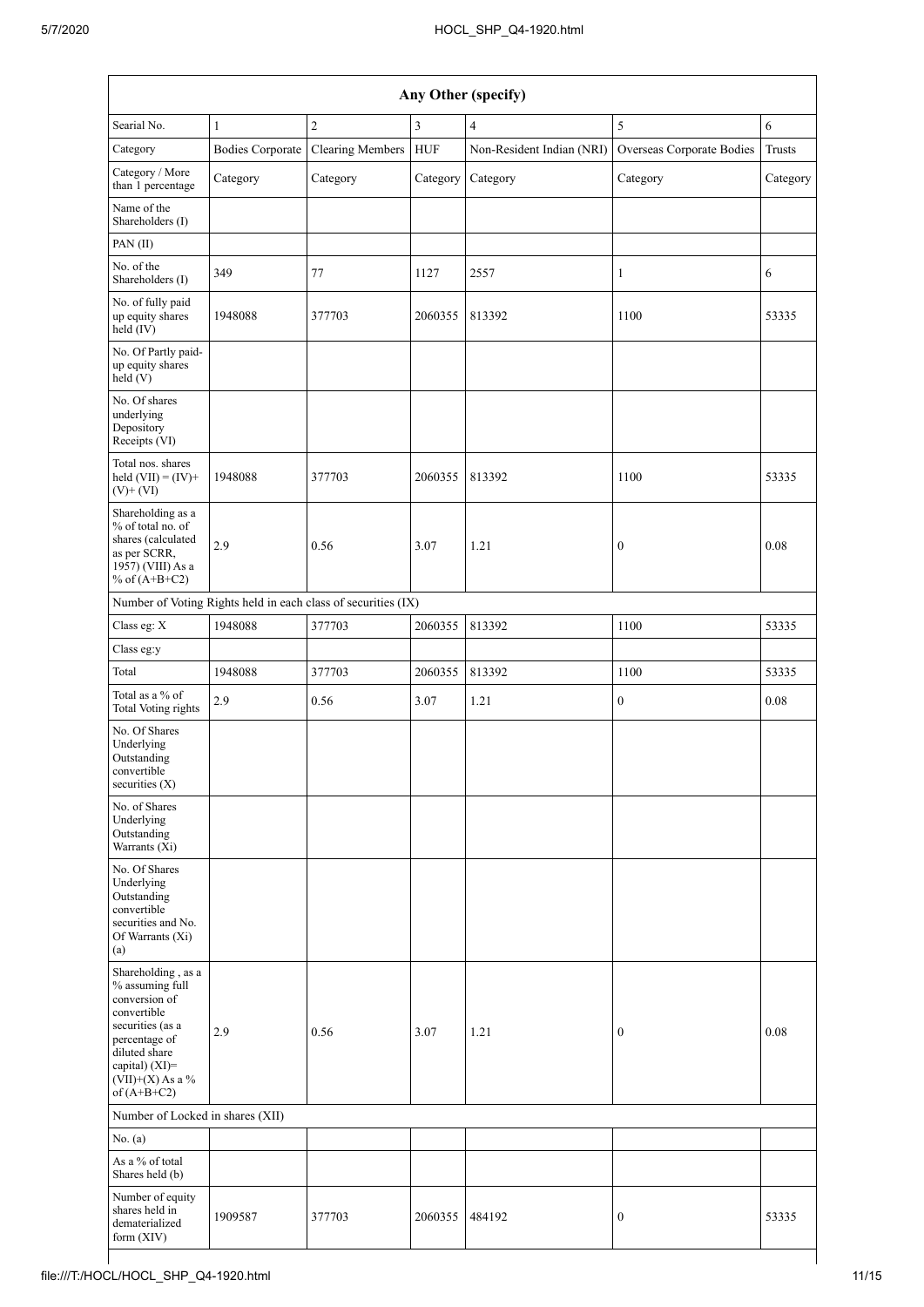| Reason for not providing PAN    |  |  |  |  |  |  |  |
|---------------------------------|--|--|--|--|--|--|--|
| Reason for not<br>providing PAN |  |  |  |  |  |  |  |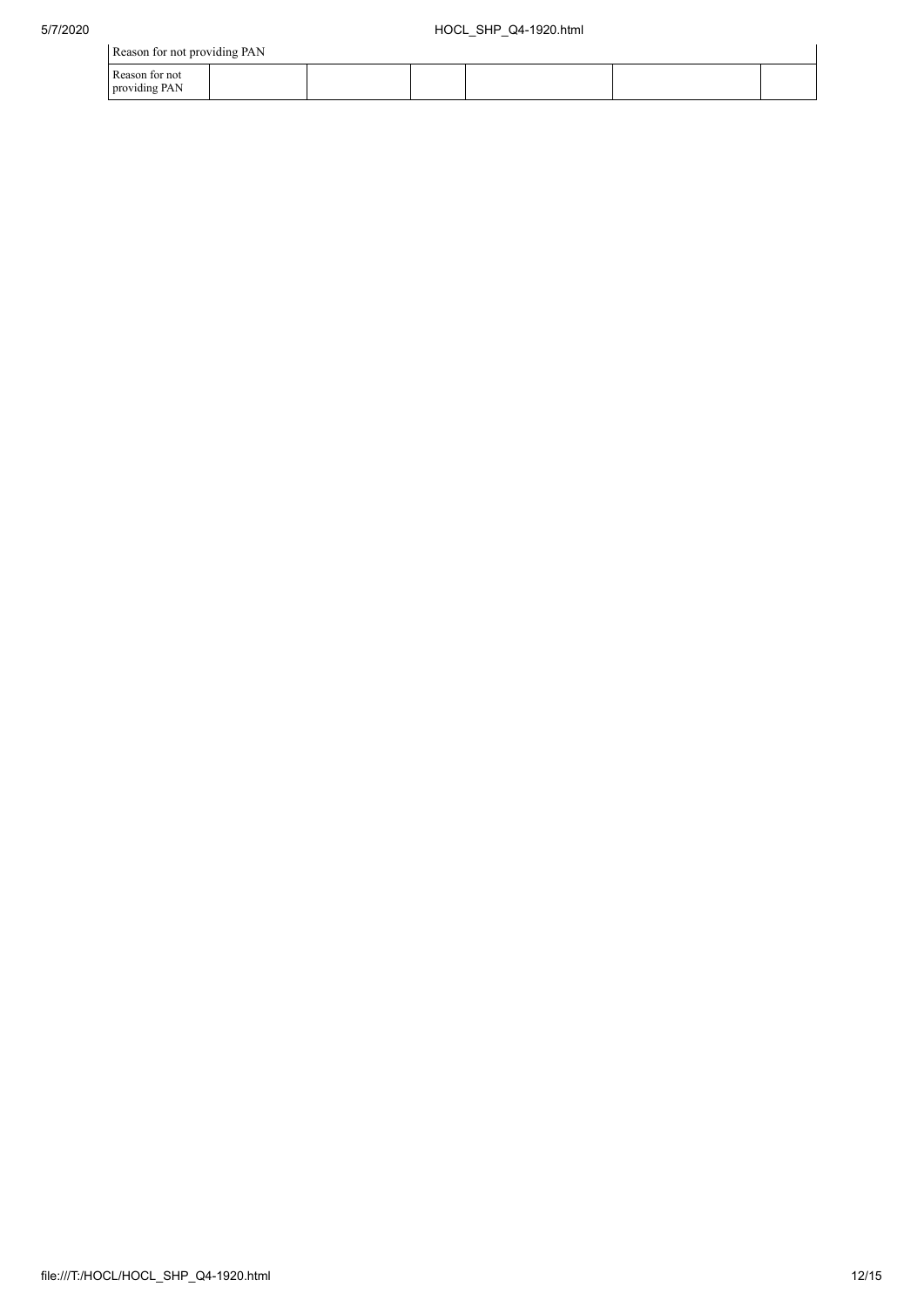| Any Other (specify)                                                                                                                                                                  |                       |
|--------------------------------------------------------------------------------------------------------------------------------------------------------------------------------------|-----------------------|
| Searial No.                                                                                                                                                                          |                       |
| Category                                                                                                                                                                             |                       |
| Category / More<br>than 1 percentage                                                                                                                                                 |                       |
| Name of the<br>Shareholders (I)                                                                                                                                                      | Click here to go back |
| PAN(II)                                                                                                                                                                              | Total                 |
| No. of the<br>Shareholders (I)                                                                                                                                                       | 4117                  |
| No. of fully paid<br>up equity shares<br>held (IV)                                                                                                                                   | 5253973               |
| No. Of Partly paid-<br>up equity shares<br>held (V)                                                                                                                                  |                       |
| No. Of shares<br>underlying<br>Depository<br>Receipts (VI)                                                                                                                           |                       |
| Total nos. shares<br>held $(VII) = (IV) +$<br>$(V)$ + $(VI)$                                                                                                                         | 5253973               |
| Shareholding as a<br>% of total no. of<br>shares (calculated<br>as per SCRR,<br>1957) (VIII) As a<br>% of $(A+B+C2)$                                                                 | 7.82                  |
| Number of Voting Rights held in each class of securities (IX)                                                                                                                        |                       |
| Class eg: X                                                                                                                                                                          | 5253973               |
| Class eg:y                                                                                                                                                                           |                       |
| Total                                                                                                                                                                                | 5253973               |
| Total as a % of<br><b>Total Voting rights</b>                                                                                                                                        | 7.82                  |
| No. Of Shares<br>Underlying<br>Outstanding<br>convertible<br>securities (X)                                                                                                          |                       |
| No. of Shares<br>Underlying<br>Outstanding<br>Warrants (Xi)                                                                                                                          |                       |
| No. Of Shares<br>Underlying<br>Outstanding<br>convertible<br>securities and No.<br>Of Warrants (Xi)<br>(a)                                                                           |                       |
| Shareholding, as a<br>% assuming full<br>conversion of<br>convertible<br>securities (as a<br>percentage of<br>diluted share<br>capital) (XI)=<br>$(VII)+(X)$ As a %<br>of $(A+B+C2)$ | 7.82                  |
| Number of Locked in shares (XII)                                                                                                                                                     |                       |
| No. $(a)$                                                                                                                                                                            |                       |
| As a % of total<br>Shares held (b)                                                                                                                                                   |                       |
| Number of equity<br>shares held in<br>dematerialized<br>form (XIV)                                                                                                                   | 4885172               |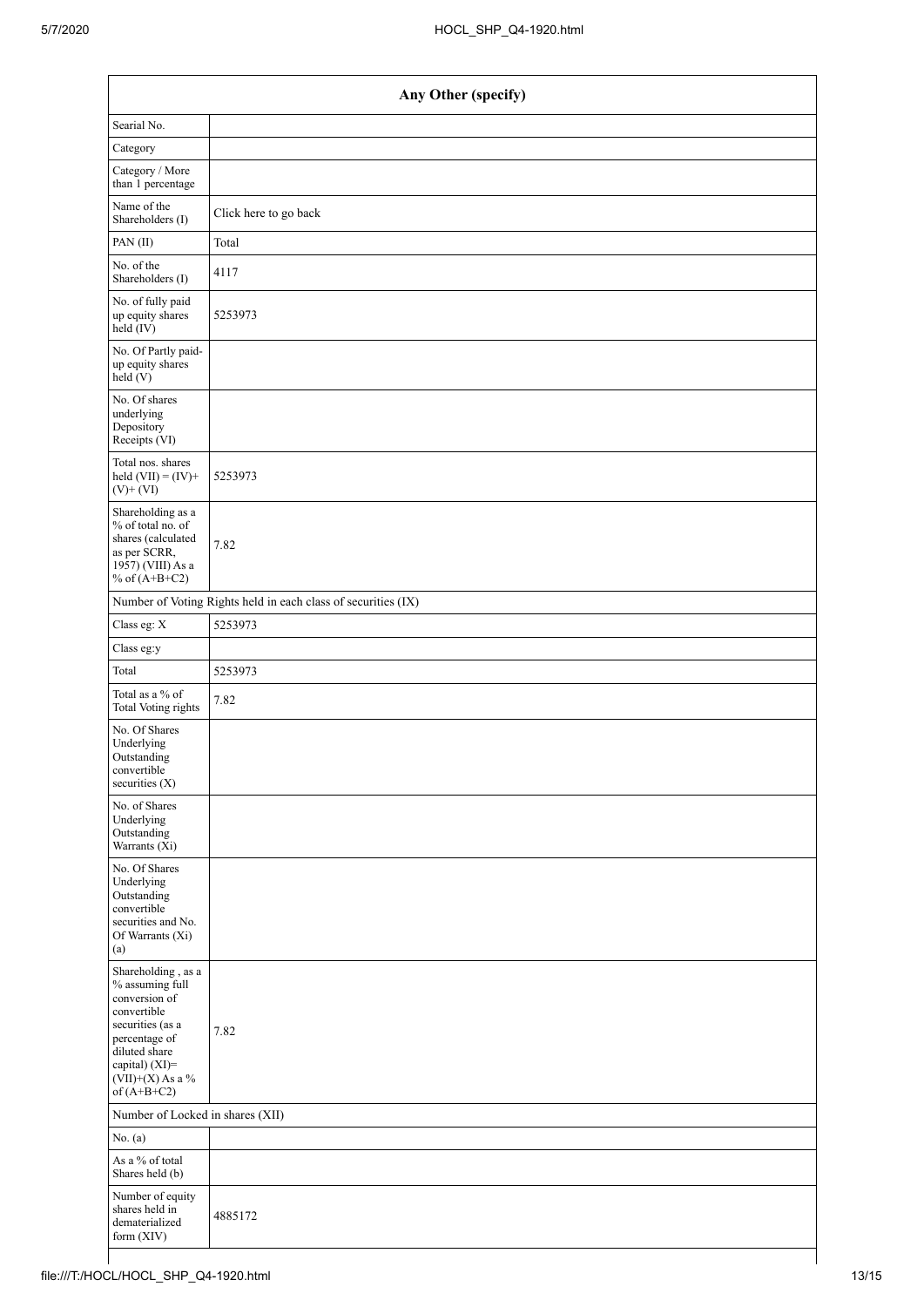Reason for not

providing PAN